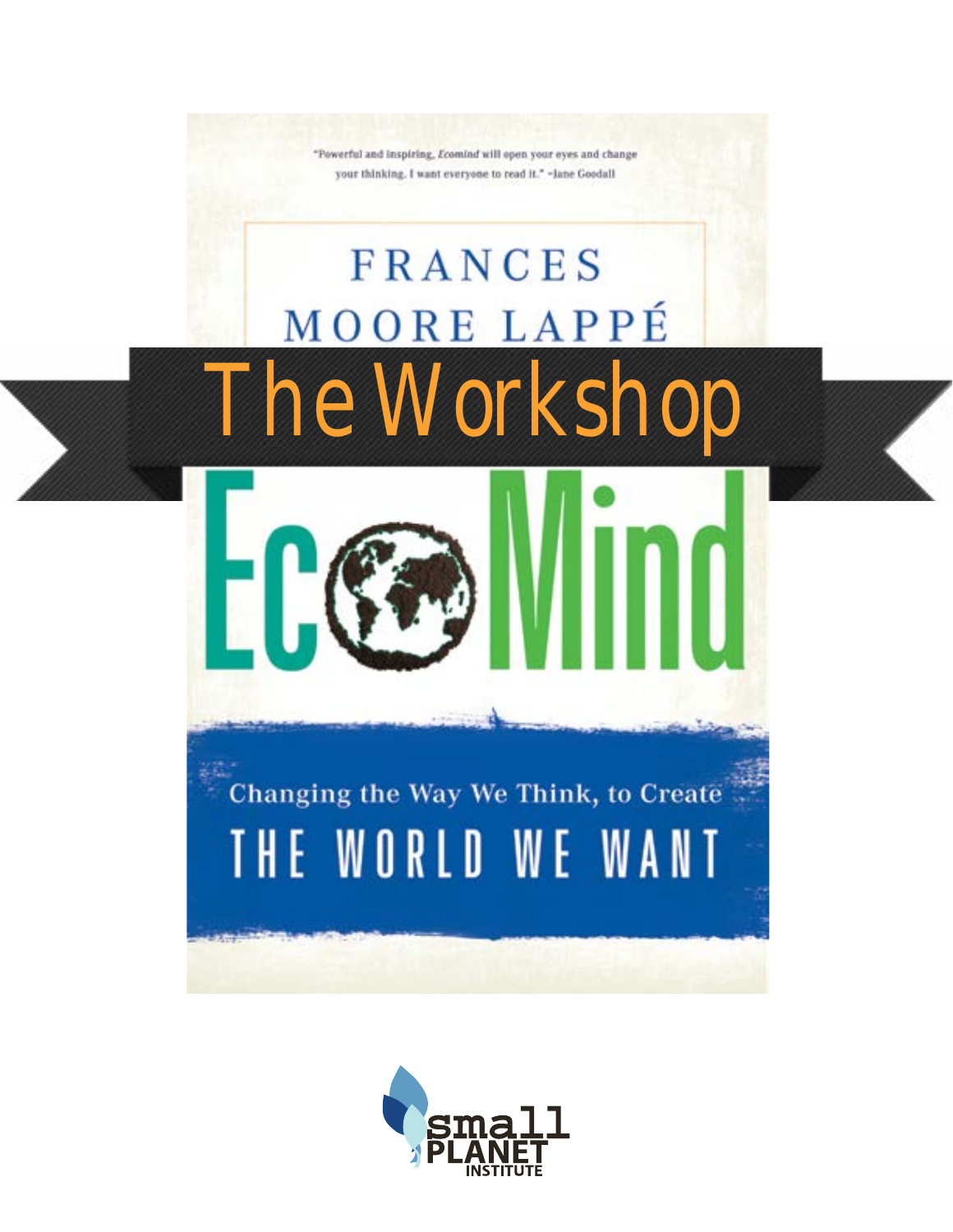

#### Dear Facilitator,

All of us at the Small Planet Institute are delighted by your interest in piloting our newest EcoMind project, and in sharing EcoMind's powerful messages with those within your sphere of influence.

Our EcoMind Workshop is designed to engage participants in Frances Moore Lappé's core idea of "changing the way we think to create the world we want." To help us examine our core assumptions about community, democracy, hope, fear and courage in the context of today's global challenges, as well as within ourselves and our communities, the workshop uses a range of media tools and participatory activities.

 As you read through the materials in this packet, you will see that the workshop is designed to run for approximately two hours. As the facilitator, you'll be equipped with a script, a PowerPoint presentation, video clips, worksheets, interactive activities, and discussion questions to critically engage participants with the concepts in EcoMind.

 As you develop questions, or even before you get started, feel free to give us a call at (617) 871-6609, or send us an email at emi@smallplanet.org. We're eager to help you make your workshop a success! And please keep notes as you go to ensure that we can learn from, and incorporate your experience, to strengthen the EcoMind Workshop for others.

Sincerely,

Frances Moore Lappé & the Small Planet Team





## Part One: Wall Displays

| <b>Part Two: Facilitator Materials</b> |  |  |  |
|----------------------------------------|--|--|--|
|                                        |  |  |  |
|                                        |  |  |  |
|                                        |  |  |  |
| <b>Part Three: Handouts</b>            |  |  |  |
|                                        |  |  |  |
|                                        |  |  |  |
|                                        |  |  |  |
|                                        |  |  |  |
|                                        |  |  |  |
|                                        |  |  |  |
|                                        |  |  |  |
|                                        |  |  |  |

**SMALL PLANET INSTITUTE** 

# Table of Contents

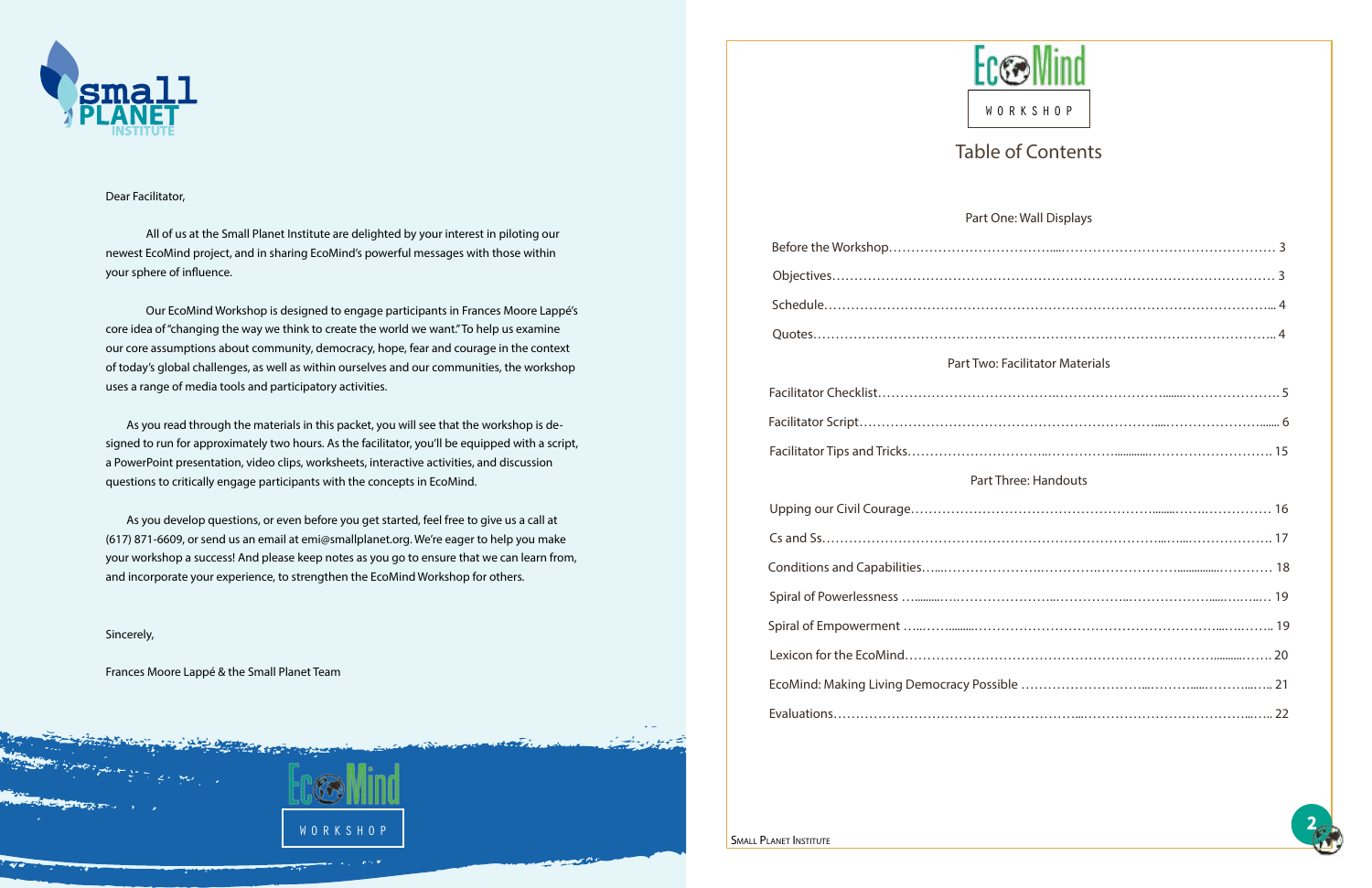

- Understand the power of our"mental map"—our core assumptions about how the world works—to determine what we see and therefore what we believe to be possible.
- Explore how the dominant mental map of scarcity and fear—the ScarcityMind—ends up generating the economic, political and environmental global crises we now face.
- Explore how we can reframe our challenges with an EcoMind to discover our power and see possibilities for "living democracy" all around us.
- Further our self-awareness about what most ignites our energy.
- Learn from each other and make ongoing, empowering connections with others that last beyond the workshop.
- Develop specific ideas for communicating and organizing that make us more effective and hopeful, including ideas for sharing what is gained in the workshop with others.
- Experience and appreciate the power of beauty to engage all the senses in the act of re-framing, to affect our minds and our hearts.
- Become a "possibilist"— evading despair and pessimism, not with blind optimism, but with an ecological worldview that allows us to see life as continuous change in which every choice we make (or don't make) has power to shape the world around us.
- Have fun!

Before the Workshop

All participants should take the EcoMind Quiz: either before arriving at the workshop gathering or during the first segment of the workshop (ie. Introductions). It can be accessed at: <http://bit.ly/vnurl1>

You can also watch our [EcoMind introductory video](http://www.youtube.com/watch?v=dxqE5EUIYQ8) on YouTube

#### **Objectives**

# Part One: Wall Displays

These three sections – objectives, schedule and quotes – are meant to be printed and displayed for participants to see during the presentation. They are helpful tools to demonstrate where the presentation will lead and what key points will be focused on.







- 12:30pm 12:50pm: Welcome / Introductions/(Take the Quiz) (20min)
	- -
	- 5-minute break

 12:50pm - 1:20pm: Part I. Exploring Why (30min) 1:20pm - 1:45pm: Part II. From Thought Traps to Thought Leaps (25min)

(Feel free to only

"Only cha

"Courage

"Hang ou

"It's not possible

"Hope is not what we find in evi

"Democracy's not wh

SMALL PLANET INSTITUTE SMALL PLANET INSTITUTE

# **Schedule**

-

 1:45pm - 2:10pm: Part III. Staying Alive with an Eco-mind (25min) 2:10pm - 2:30pm: Closing and Evaluations (20min)

| Quotes<br>ly hang your favorites)       |
|-----------------------------------------|
| ange is constant"                       |
| e is contagious"                        |
| ut with courage!"                       |
| to know what's possible"                |
| idence. It is what we become in action" |
| nat we have. It's what we do″           |
|                                         |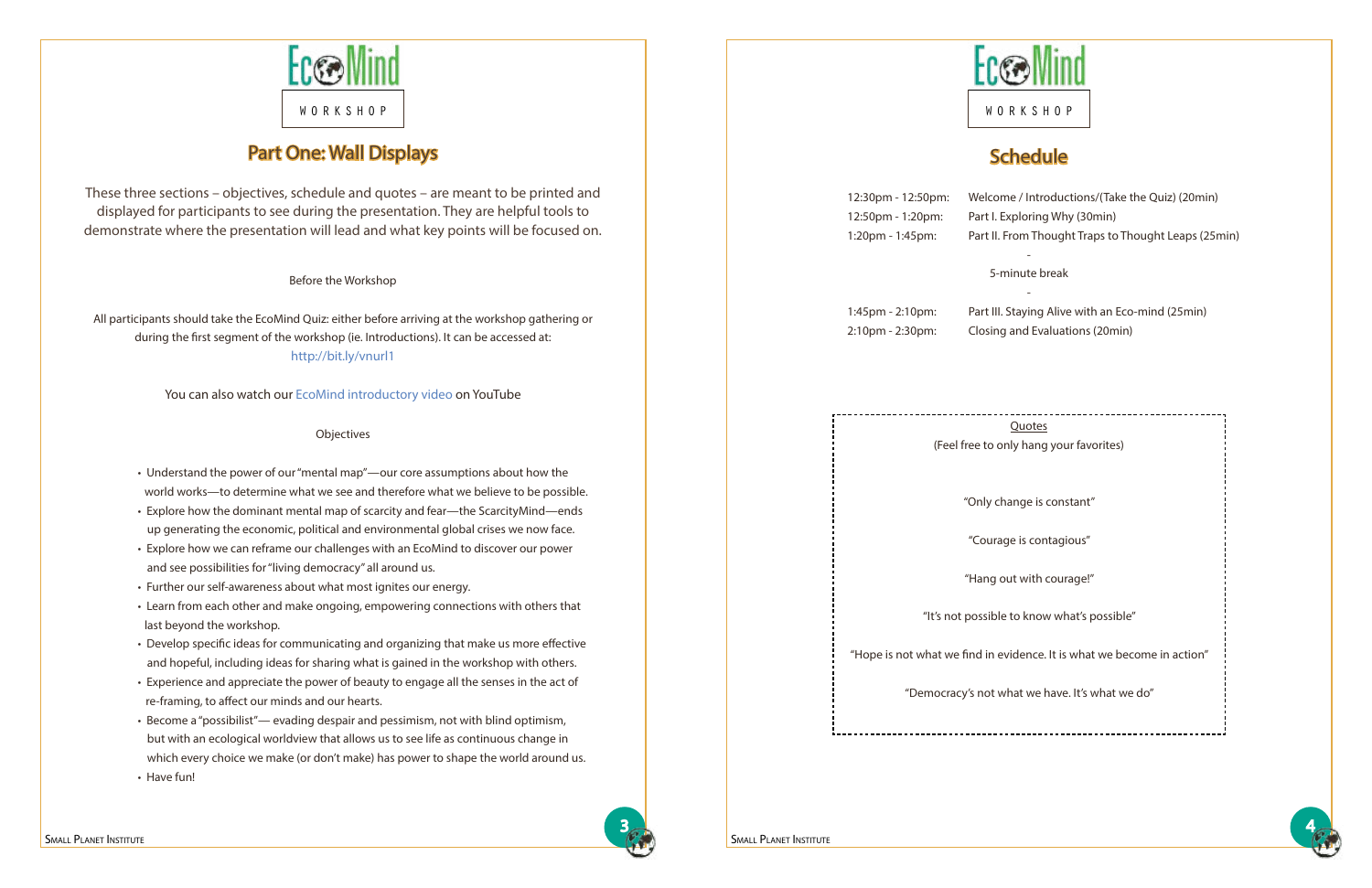

5



# Part Two: Facilitator Materials

Each aspect of our Facilitator Materials was designed to assist you with teaching the EcoMind workshop. The Facilitator Checklist and Facilitator Script will help you to navigate the body of the workshop – the EcoMind Powerpoint. The Tips and Tricks are important insights we've learned from team meetings as we developed the workshop.

## Facilitator Checklist

- o Working computer
- o Projector and projection screen or white wall
- o Projector-computer connector cable
- o Facilitator agenda and script
- o EcoMind PowerPoint with embedded hyperlinks (check that these will play)
- o Printed handouts for participants—every participant should receive one of each
	- o "Upping Our Civil Courage"
	- o "Cs and Ss"
	- o "Conditions and Capabilities"
	- o "Spirals of Powerlessness and Empowerment"
	- o "Lexicon for the Eco-Mind" / Thought Traps Thought Leaps"
	- o EcoMind: Making Living Democracy Possible (chart)
	- o Workshop Evaluation / Feedback Survey (2 per page)
- o Pre-cut "Lexicon for the Eco-Mind" / Thought Traps Thought Leaps" pieces mixed up on the table, with text visible
- o Pens/pencils and blank sheets of paper for participants
- o Flipchart and marker
- o Wall Displays (text can be found in "Wall Displays" folder, but should be rewritten on large pieces of paper for visibility)
	- o Objectives
	- o Schedule
	- o Quotes
- o Internet access, or notify participants to take the EcoMind Quiz before & after the workshop
	- o Access the quiz at: Click [here!](https://docs.google.com/spreadsheet/viewform%3Fhl%3Den_US%26formkey%3DdGRvY2tqUFdIOXp6RnVIREJ6MC1ncVE6MQ%23gid%3D0)





# Facilitator Script

# Arrival

12:15pm - 12:30pm

As participants arrive, invite them to try to match the "FROM" and "TO" pieces of "Lexicon for the Eco-Mind / Thought Traps - Thought Leaps," which should be mixed up on the table with text facing up.

Slide 1 should be displayed:

# KEY

 Italics: script for facilitator to read aloud Blue text: element that facilitator must prepare in advance Green text: facilitator instruction (slide change, distribution of materials, etc.) (#): a number in parentheses indicates how many

minutes a portion of the activity should take

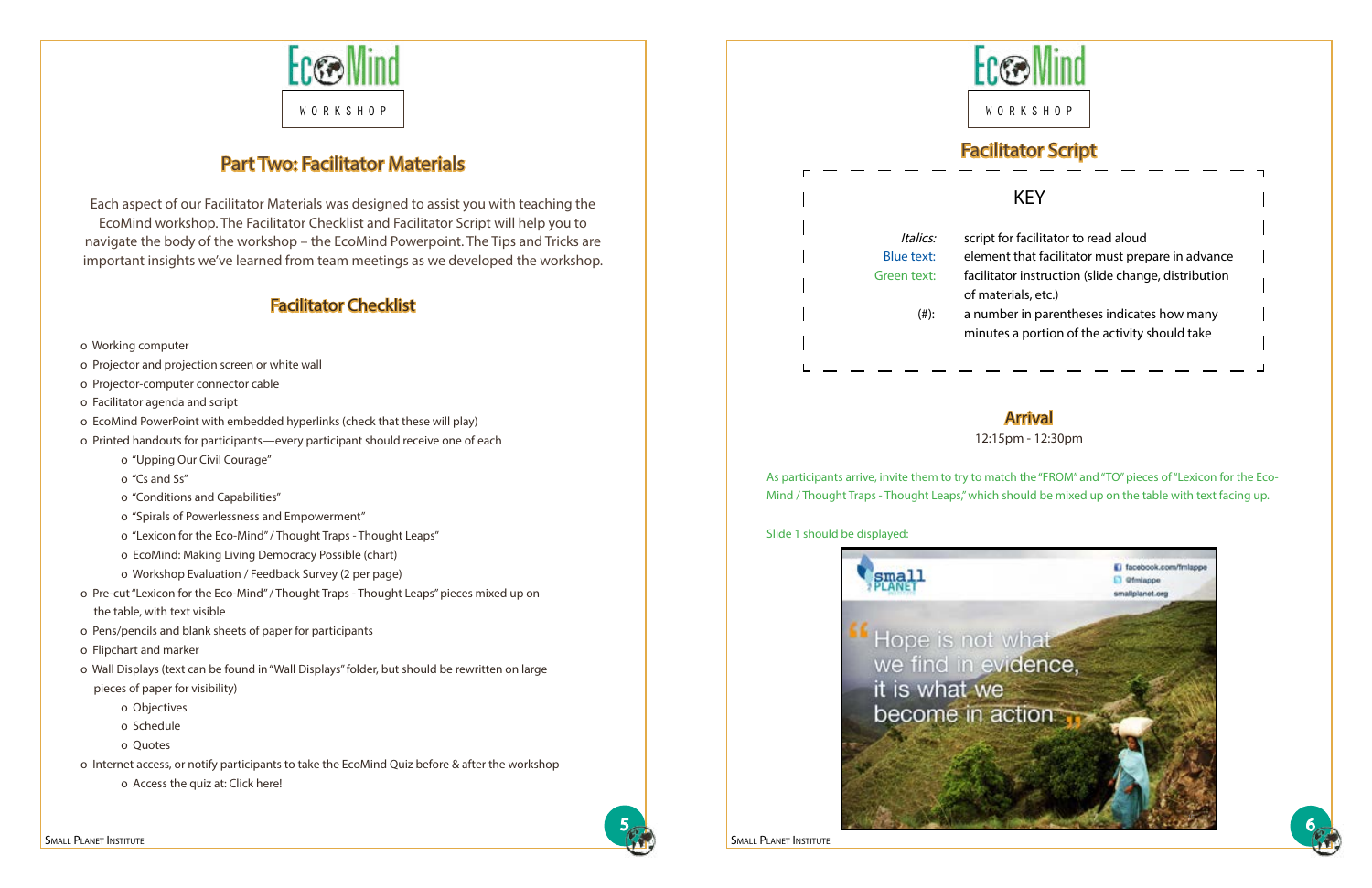

7

## Welcome and Introductions

12:30pm - 12:50pm (20min)

(5) If not everyone knows one another, lead introductions. If everyone knows one another, lead a group exercise (maybe a short meditation).

(2) Share three positive things that are going on in the world. ("Did You Know?")

1. \_\_\_\_\_\_\_\_\_\_\_\_\_\_\_\_\_\_\_\_\_\_\_\_\_\_\_\_\_\_\_\_\_\_\_\_\_\_\_\_\_\_\_\_\_\_\_\_\_\_\_\_\_\_\_\_\_\_\_\_\_\_\_\_\_\_\_\_\_\_\_\_\_\_\_\_

2. \_\_\_\_\_\_\_\_\_\_\_\_\_\_\_\_\_\_\_\_\_\_\_\_\_\_\_\_\_\_\_\_\_\_\_\_\_\_\_\_\_\_\_\_\_\_\_\_\_\_\_\_\_\_\_\_\_\_\_\_\_\_\_\_\_\_\_\_\_\_\_\_\_\_\_\_ 3. \_\_\_\_\_\_\_\_\_\_\_\_\_\_\_\_\_\_\_\_\_\_\_\_\_\_\_\_\_\_\_\_\_\_\_\_\_\_\_\_\_\_\_\_\_\_\_\_\_\_\_\_\_\_\_\_\_\_\_\_\_\_\_\_\_\_\_\_\_\_\_\_\_\_\_\_

(5) Background on Frances Moore Lappé, and Facilitator Introduction:

Frances Moore Lappé is the author or co-author of 18 books including the three-million-copy Diet for a Small Planet. Her most recent work, released in September 2011, is EcoMind: Changing the Way We Think to Create the World We Want, winner of a silver medal from the Independent Publisher Book Awards in the Environment/Ecology/ Nature category. Jane Goodall called the book "powerful and inspiring," stating "EcoMind will open your eyes and change your thinking. I want everyone to read it." Frances Moore Lappé is the cofounder of three organizations, including Food First: The Institute for Food and Development Policy and, more recently, the Small Planet Institute, a collaborative network for research and popular education seeking to bring democracy to life, which she leads with her daughter Anna Lappé.

I am... \_\_\_\_\_\_\_\_\_\_\_\_\_\_\_\_\_\_\_\_\_\_\_\_\_\_\_\_\_\_\_\_\_\_\_\_\_\_\_\_\_\_\_\_\_\_\_\_\_\_\_\_\_\_\_\_\_\_\_\_\_\_\_\_\_\_

(3) Purpose of the Workshop:

This workshop is divided into three sections, all of which contain video clips of Frances explaining some of the key concepts in EcoMind. If you think you'll have trouble seeing or hearing these clips, you might want to sit closer to the front of the room. We'll also have time for personal reflection, journaling, one-on-one conversations with the person next to you, voluntary sharing in larger group conversations, and short activities. I'll give you timeframes for these individual and small group activities, as well as one-minute warnings to let you know when we'll be coming back together as a group. Please try to stay on schedule, as we have a limited amount of time. I will also be asking for volunteers to write on the flipchart during brainstorming sessions. If at any point you're unclear on what is expected of you or the group, please ask!

 We want to provide you with the opportunity to internalize the core concepts in EcoMind: the power of ideas, the power of frame, how we see ourselves and our world, and how the very terms we use can either block our effective action or liberate and sustain us in creating the world we want. We hope you will gain tools to apply this new way of seeing to what you care most about in your life, and that you will not only feel inspired, but recognize that you have the power to make a difference.

 We will pilot this workshop at universities with small groups of students, faculty, and staff. Similar to the way EcoMind itself was developed, we will ask for participant feedback to help us refine and improve on the model. Our aim is for this workshop to be used and modified by local communities to engage with the concepts of EcoMind and further their work. We want your feedback and help to make this workshop better.

(5) Overview of the day - Outcomes, Schedule, Expectations:

- Read from displayed list of Outcomes
- Read from displayed Schedule
- Share expectations:





# Part I: Exploring Why

12:50pm - 1:20pm (30min)

(1) Framing

We will begin by sharing and examining our unspoken assumptions together, asking 'Why do we as humans seem to be creating a world that none of us as individuals would choose?' Then we will explore our power to change our frame. This first section of the workshop, 'Exploring Why' is structured so that together, we can identify the assumptions or presumptions we hold about the nature of the problem, how we got into this mess, what our own personal frames are that may limit us, and that we want to question or change.

(1) Concept Introduction

 • Switch to slide 2: "Why are we together creating a world...?"

By a show of hands, how many of you feel that you have a working theory about why our world is in crisis? This is important, because we need to have a working hypothesis that we're constantly testing against our experience. Otherwise, we have no guide for action and we end up carrying out random acts of sanity, protests here, events there, but ultimately feeling futile.



**we as INDIVIDUALS**

**choose?**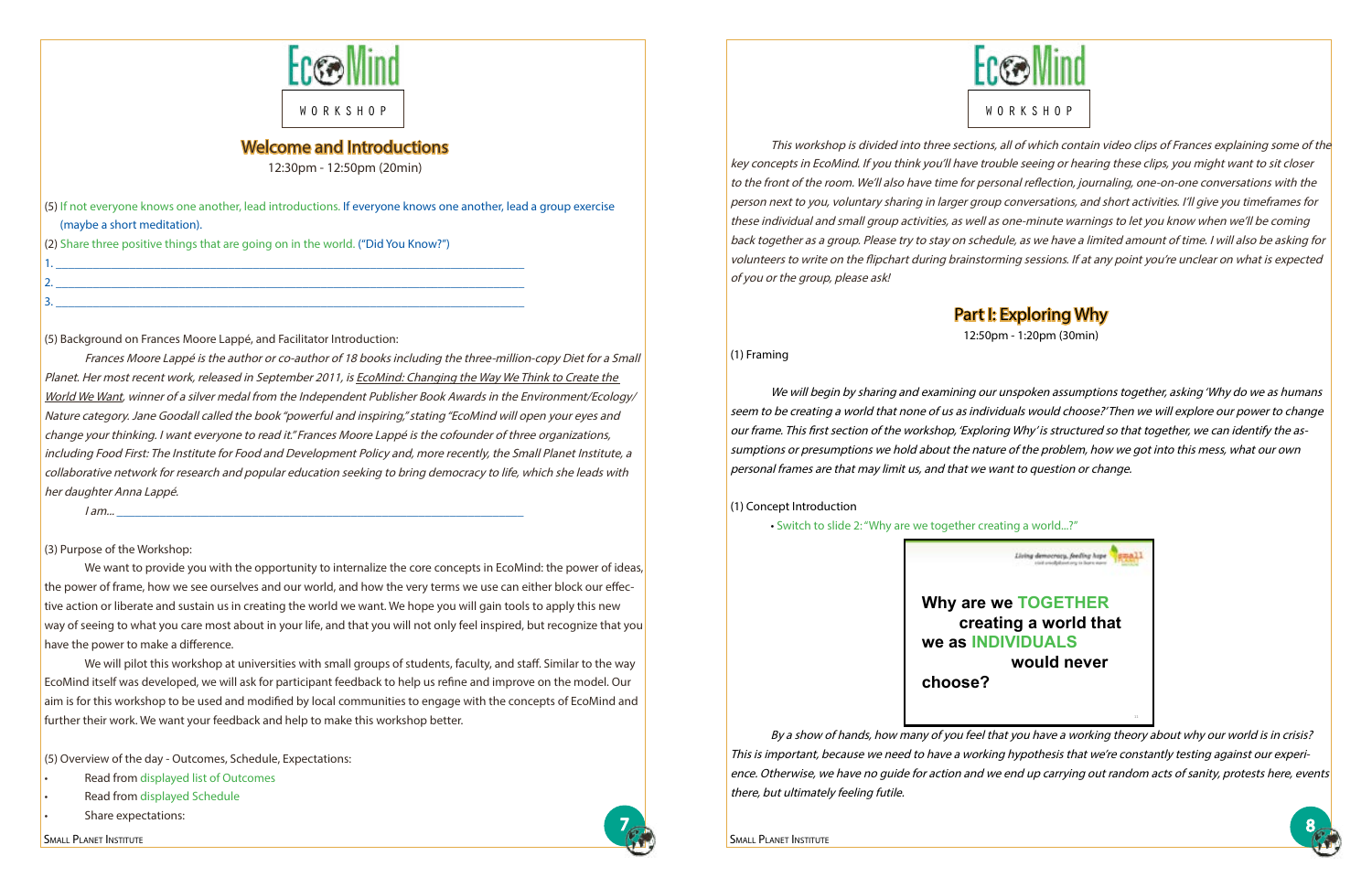

9

| <b>Reflection and Sharing</b> |  |
|-------------------------------|--|

#### (5) Brainstorming

 • Switch to slide 3: "What's wrong with the world..."

We're going to take a few minutes to brainstorm our assumptions about what's wrong with the world. For example, I might say 'our democracy is broken and serves corporate interests over people.' When you think of an assumption, call it out, limiting it to one sentence. Would someone volunteer to write down our ideas on the whiteboard?

- Choose a volunteer to capture thoughts on the whiteboard
- Invite participants to brainstorm their assumptions

 Through EcoMind and this workshop, we will develop the power to see things differently. Be prepared to open your minds, suspend your disbelief and engage in this process of re-examining your assumptions.

#### (3) Concept Presentation

 Now, take the next five minutes to talk to the person next to you and take turns sharing your moments. Make sure everyone has a partner. If there are an odd number of participants, either create a group of three or work with the remaining participant yourself.

- Switch to slide 4
- Click hyperlink to "Why are we together creating a world that we as individuals would never choose?"





• Switch to slide 5:"Have you ever..."

(5) Reflection/Journaling

 $(10)$ 

 Having watched this clip, take the next five minutes to remember and reflect on <sup>a</sup> moment in your life in which an experience or an event caused you to realize <sup>a</sup> new way of seeing things, or in which you were jarred out of your old views or frames. As an example, you might write "Learning that \_\_\_\_\_\_\_\_ made me realize that  $\,$  ." Feel free to write down your memories and reflections with the pens and paper provided. Afterward,  $\,$ you'll be sharing these moments with the person next to you.

(5) Partner Sharing

(5) Concept Presentation • Switch to slide 6

This next video clip will give us an understanding of Frances' 'ah-ha moment'

• Click hyperlink to"Why Hunger?"









**Have you ever had an experience that caused you to realize a new way of seeing things ?** 



**or an experience in which you were forced out of your old ? views or frames ?**

15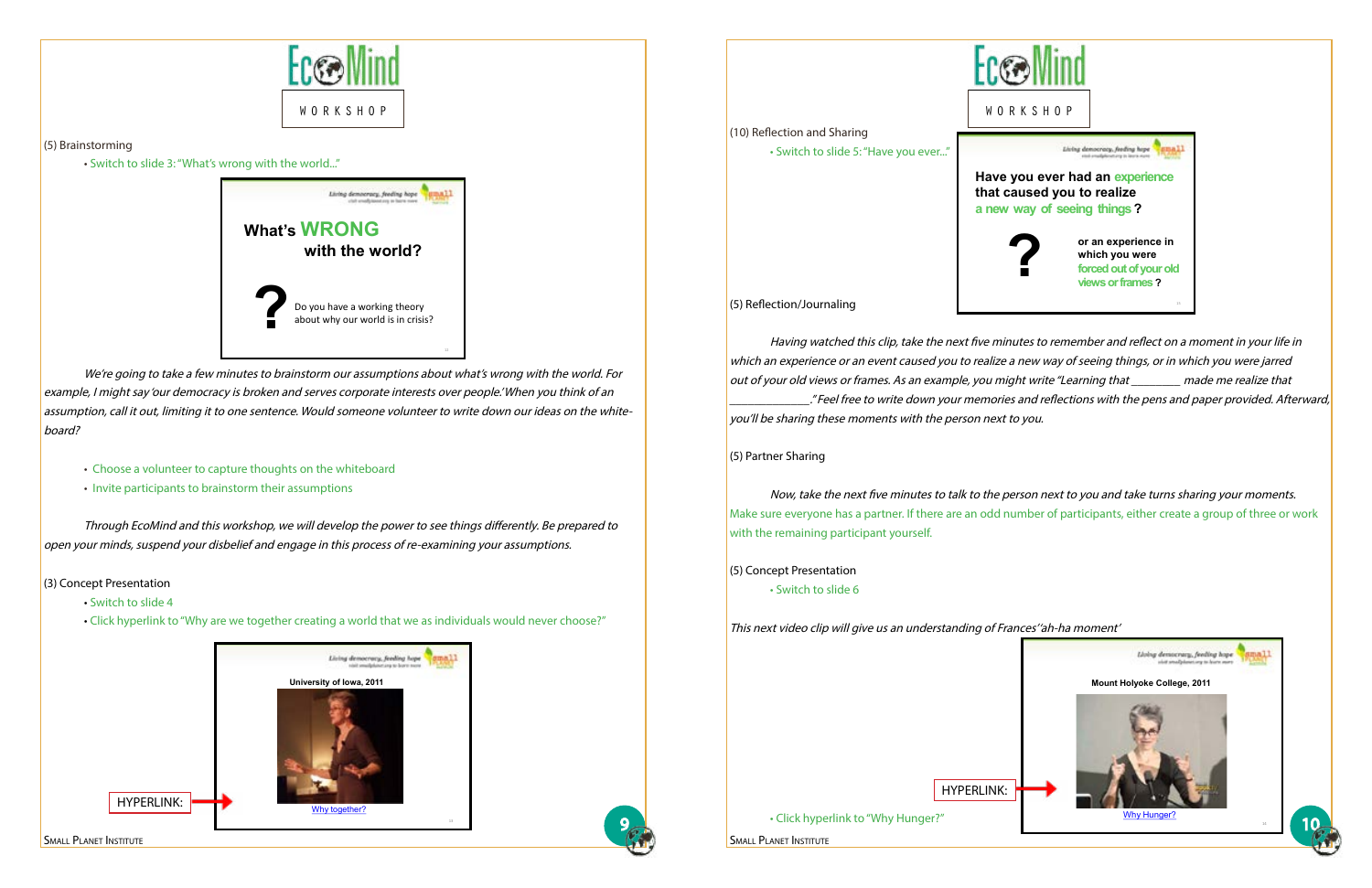### (7) Concept Presentation

- Distribute handout"Spirals of Powerlessness and Empowerment"
- Switch to slide 9
- Click hyperlink to"Spirals of Powerlessness"(2.5)

### HYPERLINK:

 • Switch to slide 10 • Click hyperlink to"Spirals of Empowerment"(4)

### HYPERLINK:

### (2) Review

• Invite participants to ask clarifying questions about Frances' explanation and direct questions back to group ('How did others interpret that?' 'What did others think the main points were?')

(5) Reflection/Journaling

• Distribute handout"Lexicon for the Eco-Mind/ Thought Traps-Thought Leaps"

Please spend the next 5 minutes reading through the thought traps and thought leaps, identifying those that speak to you the most. Jot down notes on why certain thought traps/thought leaps are meaningful to you for an exercise coming up in the next section of the workshop.

SMALL PLANET INSTITUTE SMALL PLANET INSTITUTE



11

# Part II. From Thought Traps to Thought Leaps

1:15pm - 1:40pm: (25min)

#### (1) Framing

The purpose of this second section, 'From Thought Traps to Thought Leaps," is for us to understand the process of identifying, assessing, and rethinking assumptions about our world to be in alignment with an eco-mind. Our purpose is also to understand the spirit of and principles of an eco-mind—curiosity, <sup>a</sup> sense of adventure, openness, <sup>a</sup> willingness to learn, engage, make mistakes, and appreciate diverse perspectives— as well as understand the conditions that bring out the worst and the best in us.



There are blank lines on our worksheet, which we'll try to fill in with our reflections. Do you find that you relate to any of these Cs and Ss personally? Reflect on <sup>a</sup> time or event that was affected by at least one S and another time or event that was affected by at least one C. What caused these feelings to appear? What was their result?





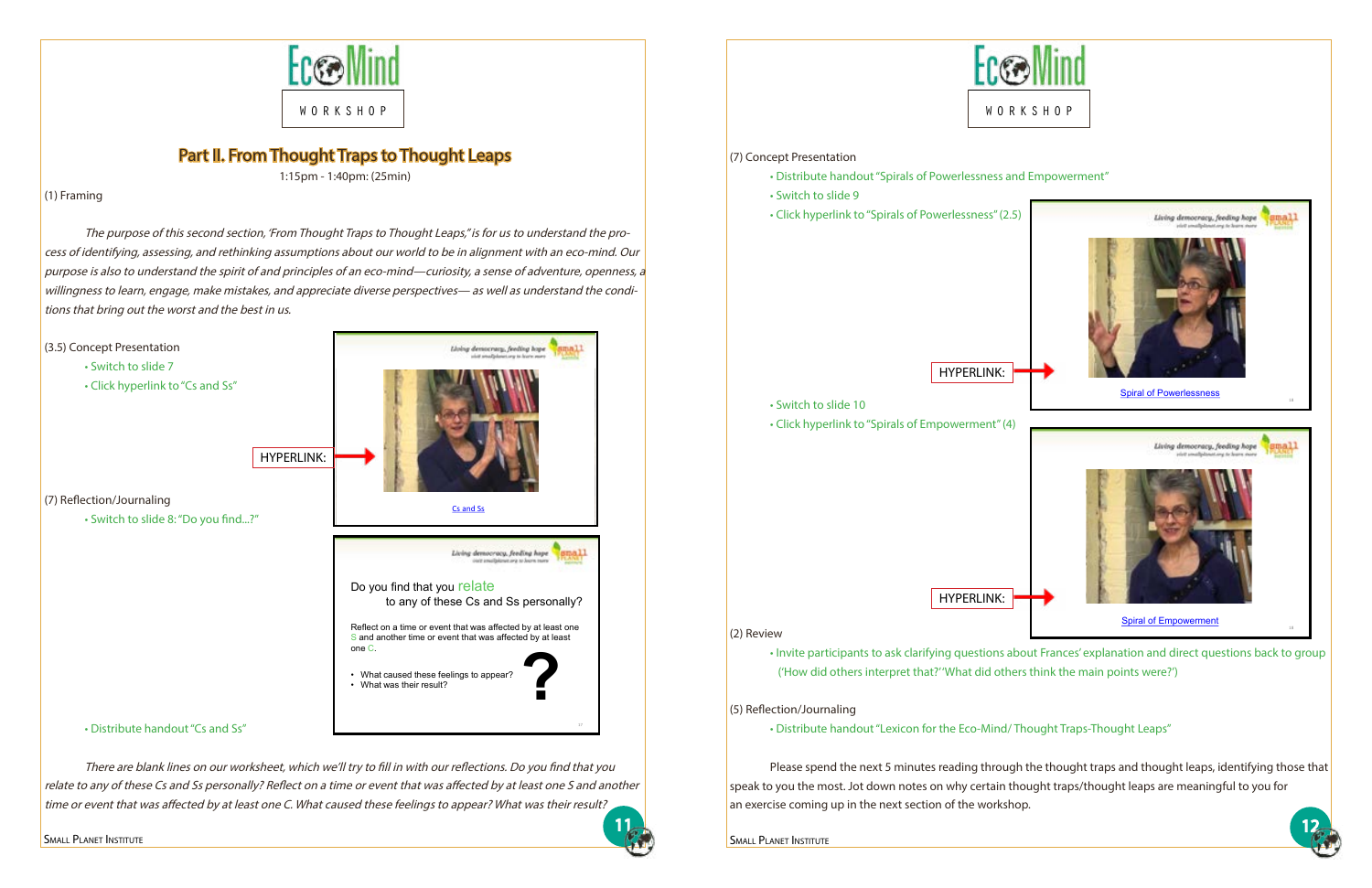

5-Minute Break 1:40pm - 1:45pm

• Let participants know where restrooms are located, and give a specific time that the workshop will resume.

# Part III. Staying Alive with an Eco-mind

1:45pm - 2:10pm (25 min)

### (1) Framing

The purpose of section III, 'Staying Alive with an Eco-mind,' is to prepare us to act in the world in powerful ways that we previously might not have been able to. It aims to help us be willing to act even when we are afraid, and to understand how an eco-mind can enable us to be more courageous and sustain our energy as we rethink power, fear, democracy and hope itself.





Now we're going to take the next 13 minutes to answer the questions offered on this worksheet, individually, focusing on the questions that we find most personally applicable or exciting. This activity is meant to help us identify what we would most like to take away from the workshop.

Closing and Evaluations

2:10pm - 2:30pm (20min)

(13) Closing Circle

We're going to take the next 13 minutes to share our closing thoughts and intentions, moving forward with the group.



 • Ask a volunteer to begin, and then have each participant share with the group, one at a time.

| (5) Feedback brainstorm                                 |                             |
|---------------------------------------------------------|-----------------------------|
| • Switch to slide 13: "What was"                        |                             |
|                                                         | What w<br>worksh            |
|                                                         | What is<br>improv<br>worksh |
|                                                         | Was ar                      |
|                                                         |                             |
|                                                         |                             |
| Now that we've reached the end of the EcoMir            |                             |
| feedback. After I read each question, please raise your |                             |
| • Read questions on slide one by one and write          |                             |
| (2) Evaluation sheets                                   |                             |
| Finally, please take a moment to fill out these u       |                             |
| when you're done. Thank you for your participation!     |                             |
| • Distribute handout: "Workshop Evaluation"             |                             |
| <b>SMALL PLANET INSTITUTE</b>                           |                             |



nd Workshop, The Small Planet Institute and I would love your hand if you would like to share your answer.

e down answers.

workshop evaluations and leave them at the front of the room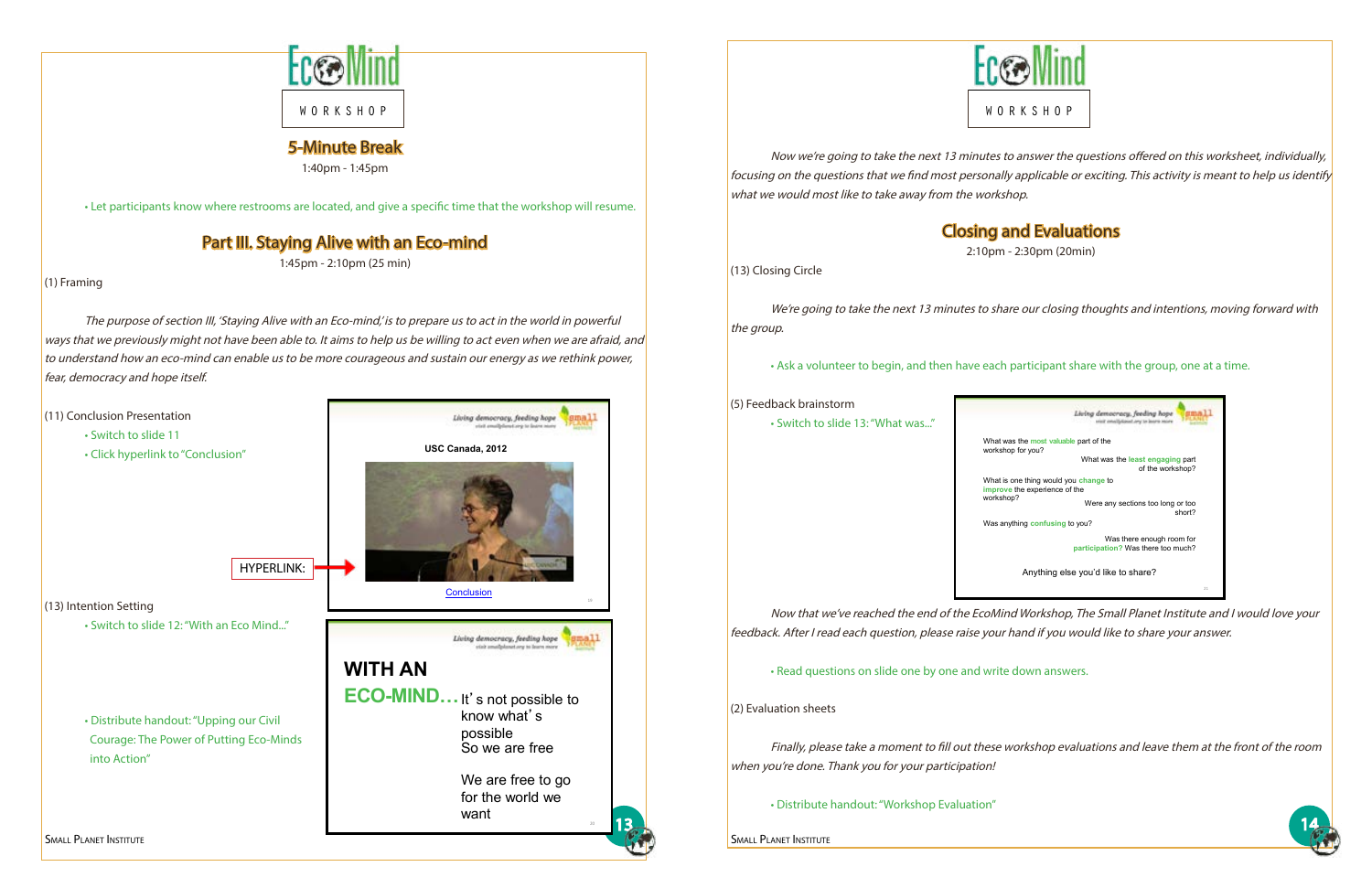



## Tips and Tricks for Facilitators

Before your presentation:

- Do a sound check! Many projectors do not have speakers, and the speakers on your computer will probably be too quiet. If so, use external speakers.
- Do a video check! Make sure that the links in your PowerPoint bring you to a working page, and that your Internet speed is fast enough for the videos to buffer. We recommend using an Ethernet cord. If you have downloaded the videos, make sure the program you're using to view them can read the file type. We have found that .mp4 files have worked well on Macs, while .wmv files work well for PCs.
- Get a tally on how many participants are expected to attend so you can print out an appropriate number of handouts.
- Count participants once they arrive. If there is not an even number, create a group of 3 in advance for activities that involve sharing with the person next to you, and make sure there's an even number or make a group of three in advance for pairing
- Be prepared to keep your group on track in terms of time: let them know when time for small group discussions or journaling is almost up so they're prepared to stop.
- Be prepared to keep your group on track in terms of content: create clear expectations for participants, e.g. for brainstorming, specify that answers should not be more than one focused sentence. Have a clear understanding of the aim of participatory activities so that you can ask leading questions and clarify the objectives if a conversation gets off-topic.

• The power of curiosity: What have I just learned that most piques my curiosity and inspires me to learn more?

• The power of frame and language: What is one piece of my current mental map—my core assumptions about

• The power of self-awareness: What is an important strength I already have—knowledge, contacts, quality of my character—that I can share to further the emergence of Living Democracy? How do I grow my strengths?





## Part Three: Handouts

Pages 16 - 22 contain the EcoMind Handouts (7 total) to be distributed during the workshop. Like the Power-Point, we recommend that you download them as individual files. Instructions on how each handout should be used are included in the script.

# Upping our Civil Courage: The Power of Putting our Eco-Minds into Action

Some questions to explore with others after participating in an *EcoMind* Workshop

Don't read this book alone!

How can I best pursue my curiosity?

life—that limits me? How could I reframe it to free myself?

How do I use my strengths to empower others?

- with the world I want and make me more powerful?
- going?
- and strengthen other groups that are aligned with a frame of possibility?
- into my life?
- 

• The power of action: What is one thing I learned in EcoMind that I want to act on right now to align my life

• The power of connection: Who can I reach out to right now—friends, strangers, groups—to help keep me

• The power of organization: How can I incorporate eco-mind lessons into groups I'm part of? How can I join

• The power of inspiration: Who are my heroes—my everyday heroes— and how can I bring them more fully

• The power of embracing fear: What is one risk I could take now to enhance my creative power?

HANDOUT 1.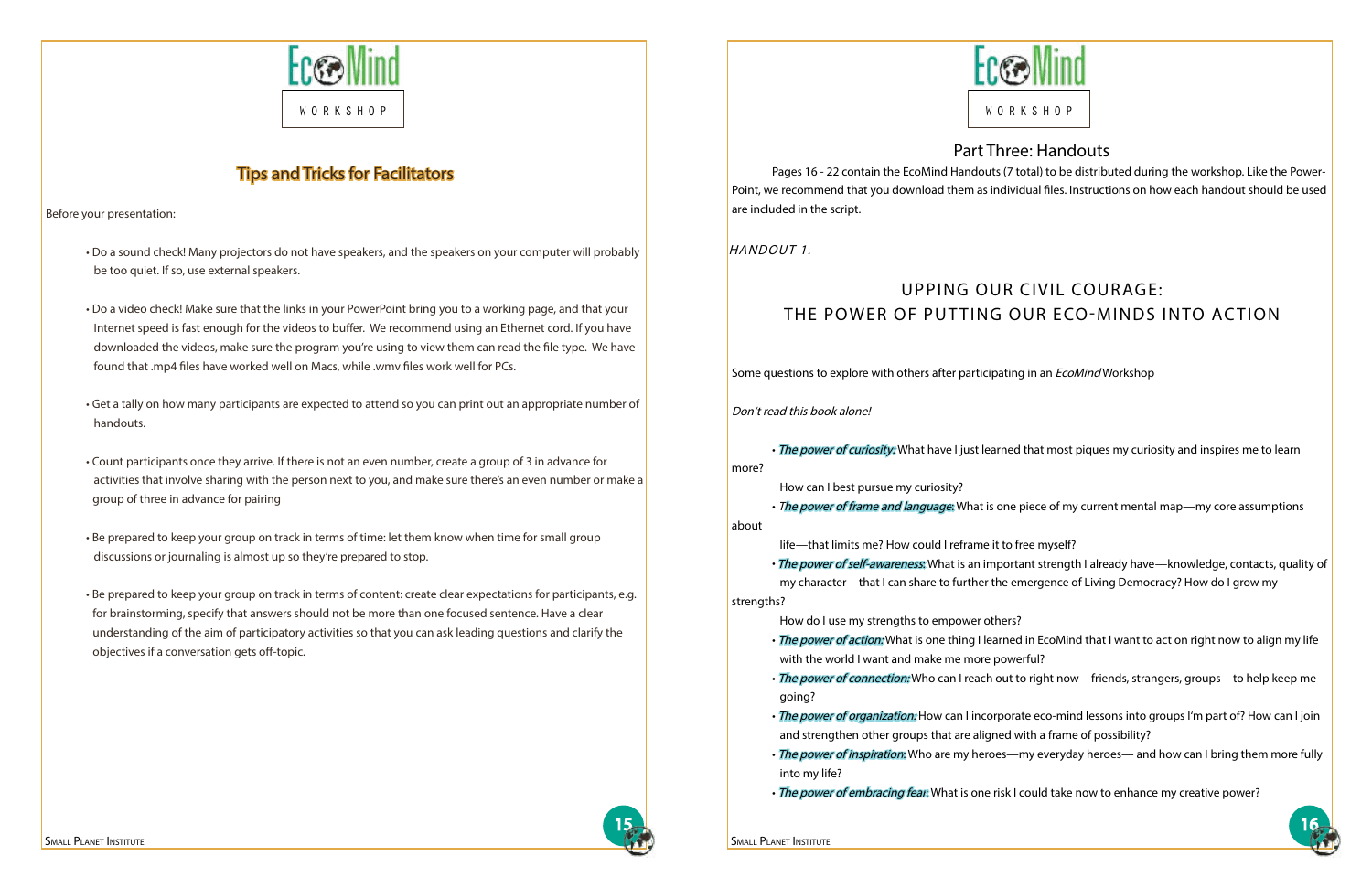# CONDITIONS PROVEN TO BRING OUT THE BEST IN US





- Continuing dispersion of power
- Transparency
- Mutual accountability

| WORKSHOP<br>HANDOUT 2.                                                                             | WORKSHOP<br>HANDOUT 3.                                                                                                                         |                                                                             |
|----------------------------------------------------------------------------------------------------|------------------------------------------------------------------------------------------------------------------------------------------------|-----------------------------------------------------------------------------|
| THE THREE S <sub>S</sub> OF A<br><b>SCARCITY-MIND</b><br>Separateness<br><b>Stasis</b><br>Scarcity | <b>CONDITIONS</b><br>PROVENTO BRING OUT<br>THE WORST IN US<br>. Concentrated power<br>· Lack of transparency--secrecy<br>. Blaming "the other" | $\bullet$<br>$\ddot{\cdot}$<br>$\bullet$                                    |
| THE THREE Cs OF AN<br>ECO-MIND<br>Connection<br>Continuous Change<br>Co-creation                   | <b>HUMAN</b><br><b>CAPACITIES</b><br><b>WE CAN</b><br><b>COUNT ON</b>                                                                          | <b>EMP</b><br>COO<br><b>SENS</b><br>NEED<br><b>NEE</b><br>IMA<br><b>CUR</b> |
| <b>SMALL PLANET INSTITUTE</b>                                                                      | $1\frac{1}{\sqrt{2}}$<br><b>SMALL PLANET INSTITUTE</b>                                                                                         |                                                                             |

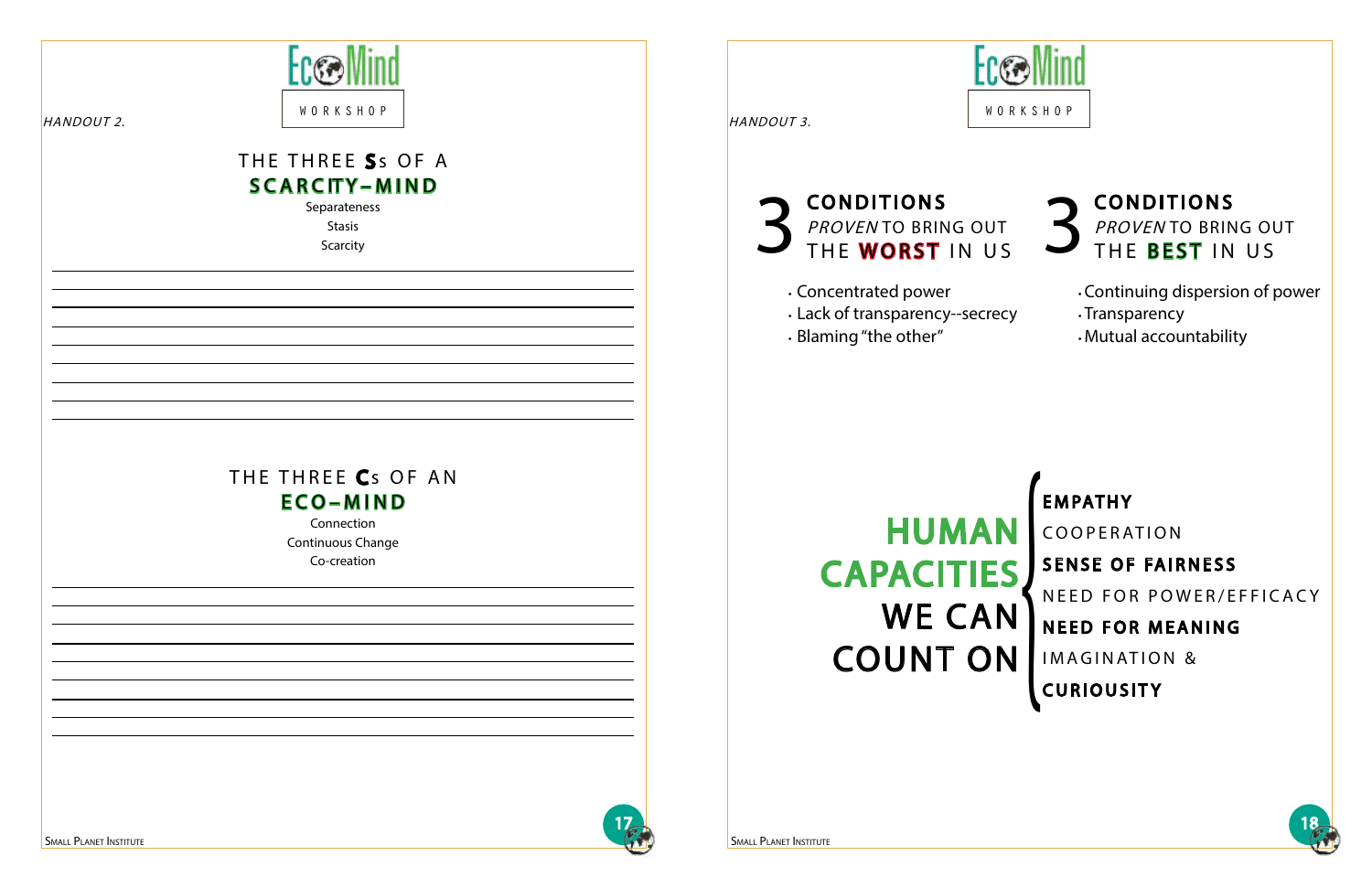| <i>IANDOUT 5.</i><br>WORKSHOP                                                  |                                                                                      |  |  |  |
|--------------------------------------------------------------------------------|--------------------------------------------------------------------------------------|--|--|--|
| <b>FROM</b> staying within the limits of nature                                | TO aligning with nature                                                              |  |  |  |
| <b>FROM</b> economies of waste and destruction                                 | TO economies that enhance life                                                       |  |  |  |
| <b>FROM</b> freedom as 'get out of my way!'                                    | TO freedom as power in a Living Democracy                                            |  |  |  |
| <b>FROM</b> privately held government                                          | TO publicly accountable government                                                   |  |  |  |
| <b>FROM</b> one-rule economies, leading<br>inexorably to unfair concentration  | TO economies kept open and<br>fair via democratically chosen rules                   |  |  |  |
| <b>FROM</b> free market as the free rein of<br>corporations monopolizing power | <b>TO</b> free market as the freedom of all<br>to participate in the market          |  |  |  |
| <b>FROM</b> the assumption of scarcity of<br>goods and goodness                | TO the premise of possibility                                                        |  |  |  |
| <b>FROM</b> debating the goodness of<br>human nature                           | TO recognizing the goodness in human nature<br>to be tapped for positive ends        |  |  |  |
| <b>FROM</b> overcoming human nature                                            | TO aligning societies' rules with human nature<br>-the good, the bad, and the ugly   |  |  |  |
| <b>FROM</b> separateness in which we're<br>either givers or receivers          | TO connectedness in which we're<br>always both                                       |  |  |  |
| <b>FROM</b> the blame game                                                     | TO the assumption of mutual accountability                                           |  |  |  |
| <b>FROM</b> nature as merely divisible property                                | TO nature as a commons in our in our common care                                     |  |  |  |
| FROM power as control                                                          | TO power as our capacity to co-create                                                |  |  |  |
| ____________ <b>FROM</b> random acts of sanity                                 | TO conscious acts building our democratic power                                      |  |  |  |
| <b>FROM</b> democracy as only a structure<br>of government (Thin Democracy)    | TO democracy as a rewarding way<br>of life (Living Democracy)                        |  |  |  |
| <b>FROM</b> citizenship as simply the act of voting                            | TO citizenship as the satisfying lifelong practice of<br>the arts of democracy       |  |  |  |
| <b>FROM</b> calling on others to become better people                          | TO encouraging and enabling oneself and others<br>to be more creative and courageous |  |  |  |
| FROM paralyzing despair                                                        | TO honest hope                                                                       |  |  |  |
| mall Planet Institute                                                          |                                                                                      |  |  |  |



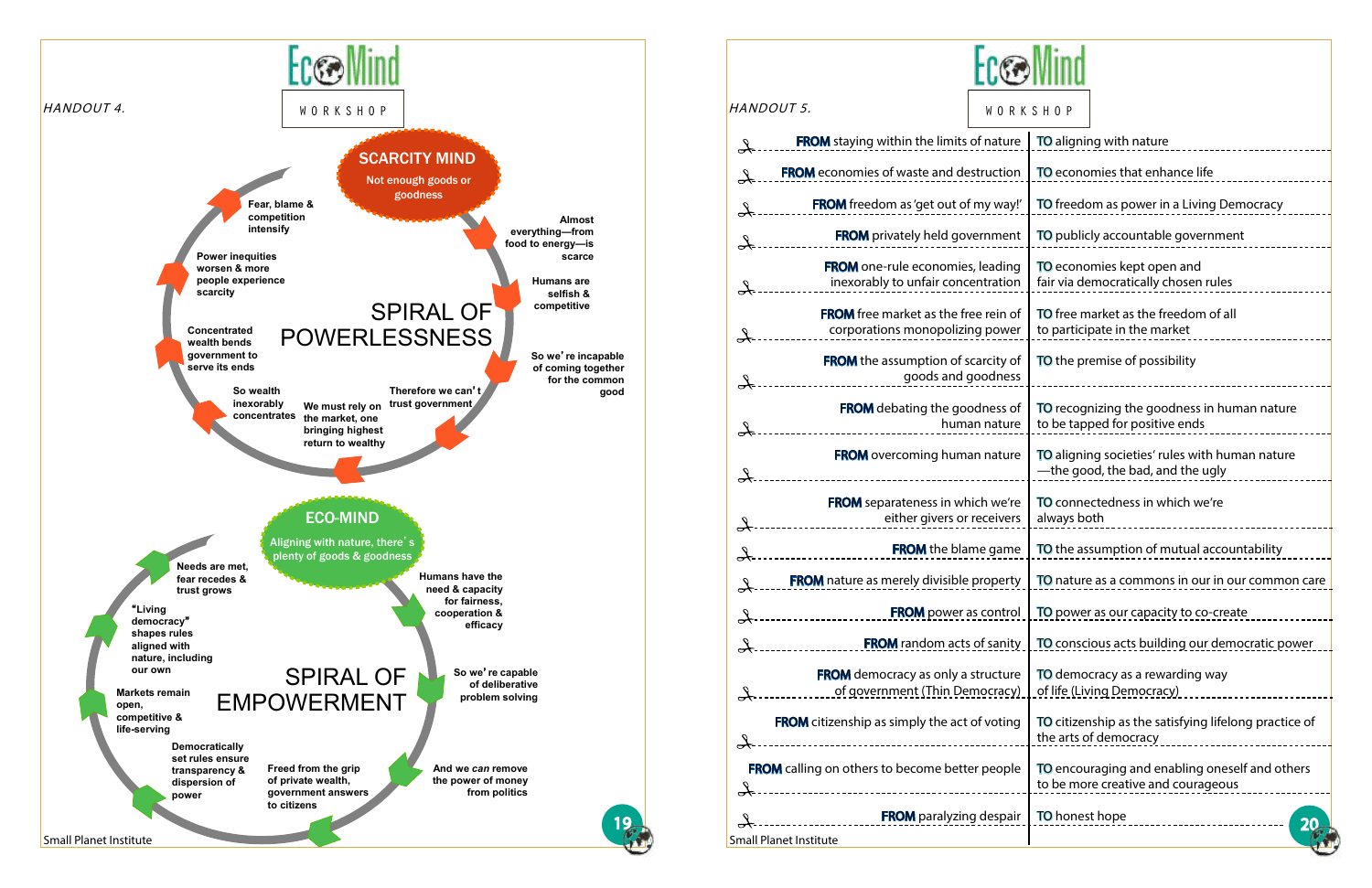



# Workshop Evaluation

Please read the following statements and circle the responses below that best match your level of agreement:

• This workshop helped me to better understand the root causes of the economic, political, and environmental global crises. Strongly Disagree Disagree Feel Neutral Agree Strongly Agree

• I feel empowered to be part of the solution. Strongly Disagree Disagree Feel Neutral Agree Strongly Agree

Small Planet Institute s

• I gained tools to help me empower myself as a change maker. Strongly Disagree Disagree Feel Neutral Agree Strongly Agree

• I feel more connected to my fellow workshop participants. Strongly Disagree Disagree Feel Neutral Agree Strongly Agree

• I had fun!

Strongly Disagree Disagree Feel Neutral Agree Strongly Agree

• I would feel comfortable explaining the main messages of this workshop to others.

Strongly Disagree Disagree Feel Neutral Agree Strongly Agree

HANDOUT 7.



**NAKING** aking L Н in the control  $\,<$ ing D ╖ RANCES m EcoMind  $\blacksquare$ emocracy P OOW O<br>D<br>T<br>T APP É  $\overline{\mathbf{z}}$  $\blacktriangleright$  $\bigcap$  $\prec$  $\overline{\mathbf{C}}$  $\overline{O}$ ossible  $\overline{C}$  $\overline{C}$  $\frac{1}{\sigma}$ Н  $\blacksquare$ 





21

HANDOUT 6.